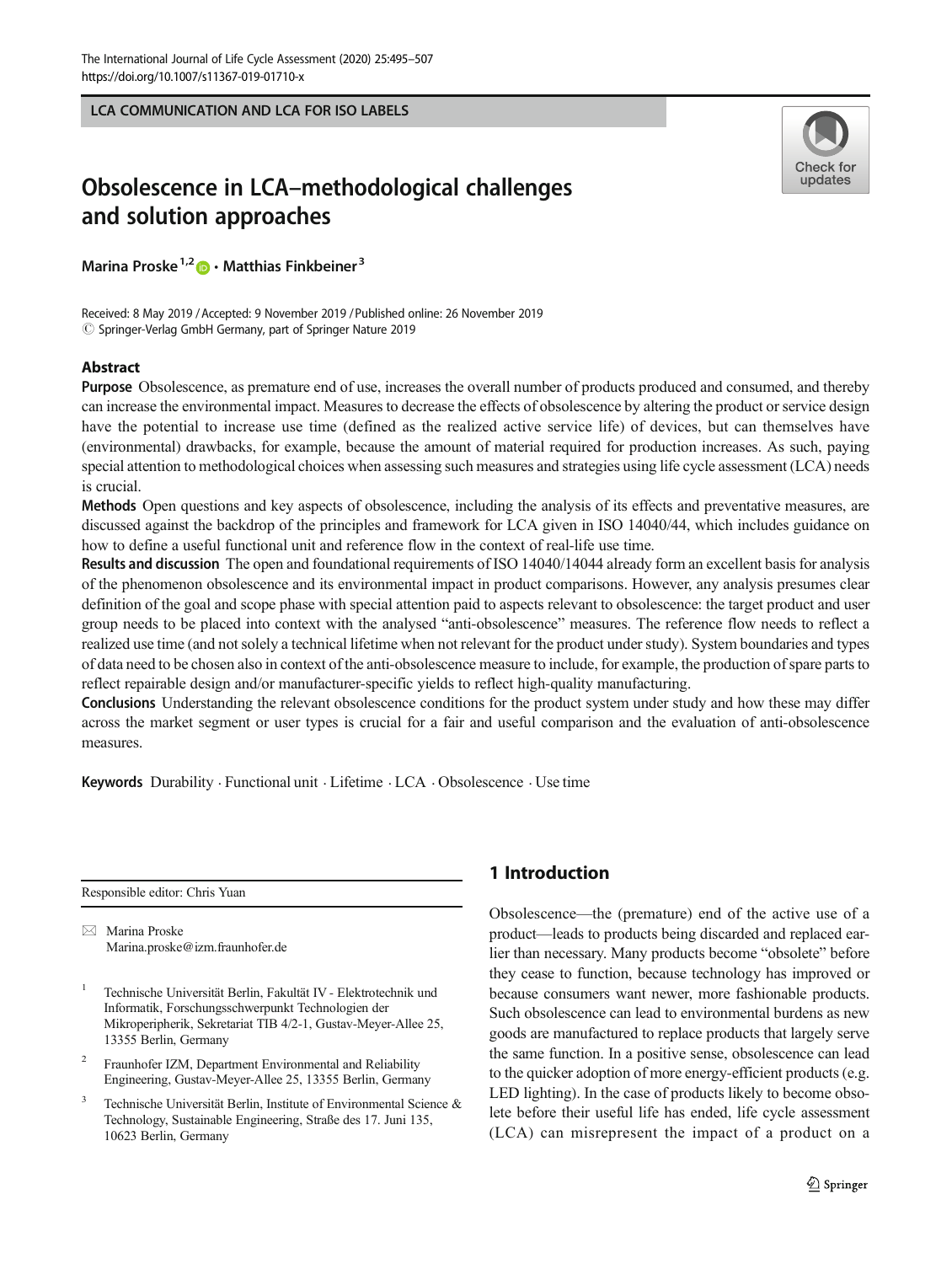functional unit basis, if full lifetime use is assumed, instead of obsolescence-adjusted lifetime.

A large range of measures to reduce obsolescence and increase use time (meaning the realized service life) of products exist. They differ depending on the conditions underlying the obsolescence (see Section 2), and many target the way products are designed, built and marketed. However, while the intention to make products long lasting is to reduce the overall environmental impact, the latter is not always the derived actual result.

LCA can assess the effects of obsolescence at product level and the potential and trade-offs of "anti-obsolescence" measures. As part of this, the methodological choices, e.g. assigning a meaningful reference flow to the functional unit, have to be aligned with the specific goal of the study—as given by the ISO standards 14040/44 (ISO 14040: [2006,](#page-12-0) ISO14044: [2006;](#page-12-0) Finkbeiner et al. [2006\)](#page-11-0).

In recent years, as LCAs and carbon footprints become more extensively used for individual product assessments, rather than comparative LCAs, such as product environmental footprint (PEF) and product category rules (PCR) go towards more aligned assumptions including defining lifetimes for entire product groups. This makes studies and especially comparisons more replicable, but the results are not automatically more realistic and reliable (see discussions from Finkbeiner [2014;](#page-11-0) Lehmann et al. [2016\)](#page-12-0). Whereas this may have its rationale for product assessments, which are published without their corresponding studies and a full description of goals, scope and assumptions, it is not helpful to assess—and compare—product systems in the light of obsolescence. To do that, it is necessary to assess the realized use time of a device and the differences between the product systems.

This paper will show how obsolescence can be considered in LCA. This will be based on an introduction of obsolescence (Section 2), a description on which methodological choices have a significant impact when analysing obsolescence, resulting difficulties in the existing methodologies and first approaches to tackle them (Section [3](#page-3-0)) followed by the conclu-sions (Section [4](#page-10-0)).

This paper will address the question on a general methodological level but will use examples to clarify certain aspects. Thereby, we will cover three different types of products: clothes, an "up-to-date" electronic product such as a smartphone and "workhorses" such as a washing machine (Cox et al. [2013\)](#page-11-0) to address different aspects of methodological requirements. The examples are provided in italics and can be skipped for quick reading.

## 2 Background—what is obsolescence?

Obsolescence is the (premature) end of a product's active use. That means it becomes obsolete for subjective or objective reasons. In the public discussion, obsolescence is often understood as "planned obsolescence", i.e. the deliberate shortening of the technical lifetime of a product (see e.g. Prakash et al. [2016\)](#page-12-0). However, in real life, reasons for obsolescence and product replacement are much more diverse and complex. Dealing with broken products is only a small part of the picture, and also, replacing products that technically still work is a common thing (Prakash et al. [2016;](#page-12-0) Wieser et al. [2015\)](#page-12-0).

In that context, the difference between technical lifetime and realized use time of a device is important. The ISO 14040/44 standards as well as many other guidelines do not define or reference use time and lifetime (ISO 14040: [2006;](#page-12-0) ISO14044: [2006](#page-12-0)). The ILCD handbook uses the terms average and technical lifetime without defining them (JRC [2010\)](#page-12-0). According to PEF [\(2013](#page-12-0)), the "duration/life time" of a product is part of the functional unit under the aspect "how long" a function is provided. The standard ETSI ES [203199/ITU-L](#page-11-0) [1410](#page-11-0) uses terms like operational lifetime, use time and replacement cycle without specific recommendations as to how they should be addressed, except in the "case of comparative assessment between ICT goods LCAs, the operating lifetime shall be set to equal. Differences in lifetime could only be accepted if they reflect differences in actual characteristics." In their specific technical reference on circular economy ETSI TR [103476](#page-11-0) references "extension of durability is about extending the technical lifetime" and "implies the extension of operating lifetime". According to Thiebaud-Müller et al. [\(2018\)](#page-12-0), lifetime and life span are used synonymously in literature.

In the following discussion, we will use the term lifetime to reference the technical lifetime until a product breaks or wears out, use time as the active service life at the first user, and extended lifetime as the technical lifetime including repair and refurbishment (see Fig. [1](#page-2-0)). Storage after active use (hibernation), irrespective of whether the product is still working or not, is not part of the lifetime and should therefore not be part of the functional unit (Thiebaud-Müller et al. [2018](#page-12-0)).

The main reasons for obsolescence and product replacement can be assigned to the following conditions (list adapted from Bertling et al. [2014](#page-11-0); Prakash et al. [2016](#page-12-0); Behrendt and Göll [2018;](#page-11-0) Proske and Jaeger-Erben [2019](#page-12-0)):

- Material/qualitative conditions relate to deficient capability of materials and components that lead to fast ageing of the product.
- Functional conditions cover developments where fastchanging technical and functional requirements on products make them dysfunctional.
- Economic conditions refer to losses of functionality due to high prices for consumables, maintenance and repair as well as comparable low costs for new products.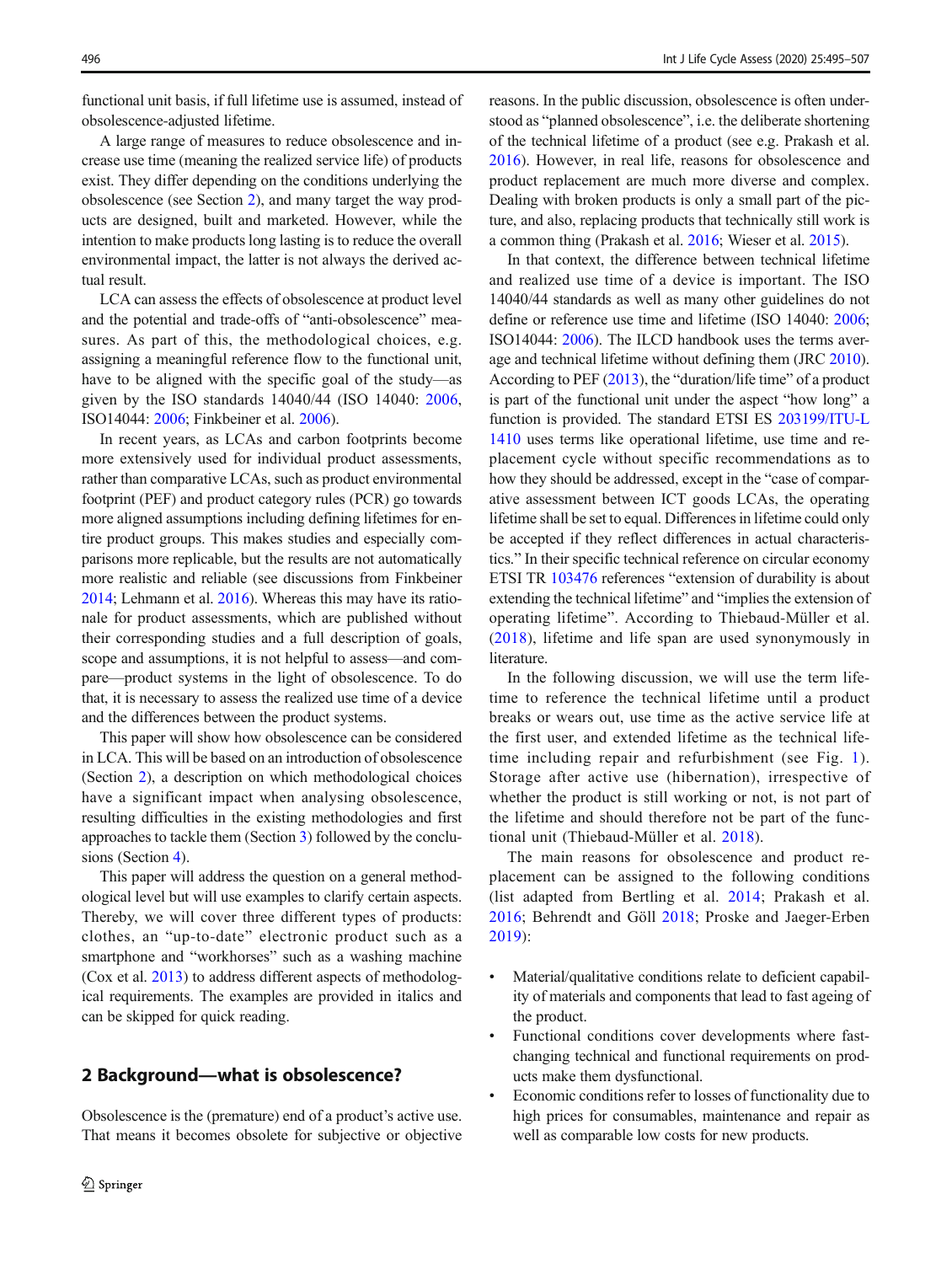<span id="page-2-0"></span>

Time

Fig. 1 Use time and lifetime of a product

- Symbolic conditions refer to consumer expectations and cultural values and relate to fashion and technological trends as well as changing consumer lifestyles.
- & Knowledge-based conditions cover the limits of practical know-how on how to design or use/maintain/care for or repair a product.
- Context-related conditions relate to changes in a person's environment (i.e. need for a bigger fridge due to a changing size of household).

#### 2.1 Why is obsolescence an LCA topic?

Obsolescence leads to the fact that products are replaced although they could still be used, leading in total to a higher production volume than necessary. Production, use and disposal of products cause various forms of environmental impact. By shortening the active use of a product and replacing it earlier than necessary, additional manufacturing and end-oflife impact is caused compared to a continuous use of the same product. In general, it is often assumed that using the same product longer is environmentally favourable. However, if efficiency gains occur within the product group (Cooper [2005\)](#page-11-0), or if a product's efficiency "decreases with wear", lifetime extension can be counter-effective (Ardente and Mathieux [2014](#page-11-0)). Similarly, such effects can be observed for specific measures to achieve long-lasting products. More durable products can require more and different material (Ardente and Mathieux [2014](#page-11-0)), modular products might need magnet materials for attachment and gold-coated contacts for electrical connections (Schischke et al. [2016,](#page-12-0) ETSI TR [103476\)](#page-11-0). Repairable products might be bigger overall and spare products need to be produced as well—sometimes before they are actually needed (Ardente and Mathieux [2014](#page-11-0); Schischke et al. [2016](#page-12-0)).

As Middendorf et al. ([2015\)](#page-12-0) states under the term "EcoReliability" "[b]lindly maximizing reliability [i.e. technical lifetime in this context] leads to overdesign, thus wasting resources". "[T]rade-off between reliability and environment needs to be understood and quantified much better for future product and technology choices" (Middendorf et al. [2015](#page-12-0) [inputs from author]). LCA has the potential to show exactly these trade-offs and possible hotspots which tip the scale. There are already LCA studies addressing optimal lifespans of products. For products with significant efficiency gains per generation, shorter product cycles might be beneficial as e.g. Richter et al. ([2017](#page-12-0)) shows with the example of LEDs. However, according to Bakker et al. [\(2014b\)](#page-11-0), several studies indicate that LEDs are a special example and recent electronic products should be used longer than their current median lifespan. Exemplary product LCAs regarding repairability (e.g. Proske et al. [2016\)](#page-12-0) and durability (e.g. Bobba et al. [2015](#page-11-0)) exist as well showing that repair and durability increase the initial environmental impact from manufacturing, but reduce the overall environmental impact if products are actually used longer, in the case of Bobba et al. [\(2015\)](#page-11-0) even when the replacement product would be more energy efficient. Nevertheless, there are some specific gaps and challenges to adequately address obsolescence in LCA. These will be identified, described and discussed in Section [3](#page-3-0).

#### 2.2 Measures to reduce obsolescence

Reducing obsolescence correlates closely with circular economy (CE) strategies to keep products and materials "in the loop". According to the Ellen MacArthur Foundation [\(2013\)](#page-11-0), the corresponding strategies are (1) share, (2) maintain, prolong, (3) reuse, redistribute, (4) refurbish, remanufacture and (5) recycle.

Except recycling, these are ways to extend the use time of a product either by keeping the (still-working) product in use or by extending its lifetime and, thus, avoiding preliminary obsolescence. The correspondence between CE concepts and earlier presented conditions for obsolescence is as follows:

Sharing can lead to a better utilization of products and reduce the overall number of products when they are not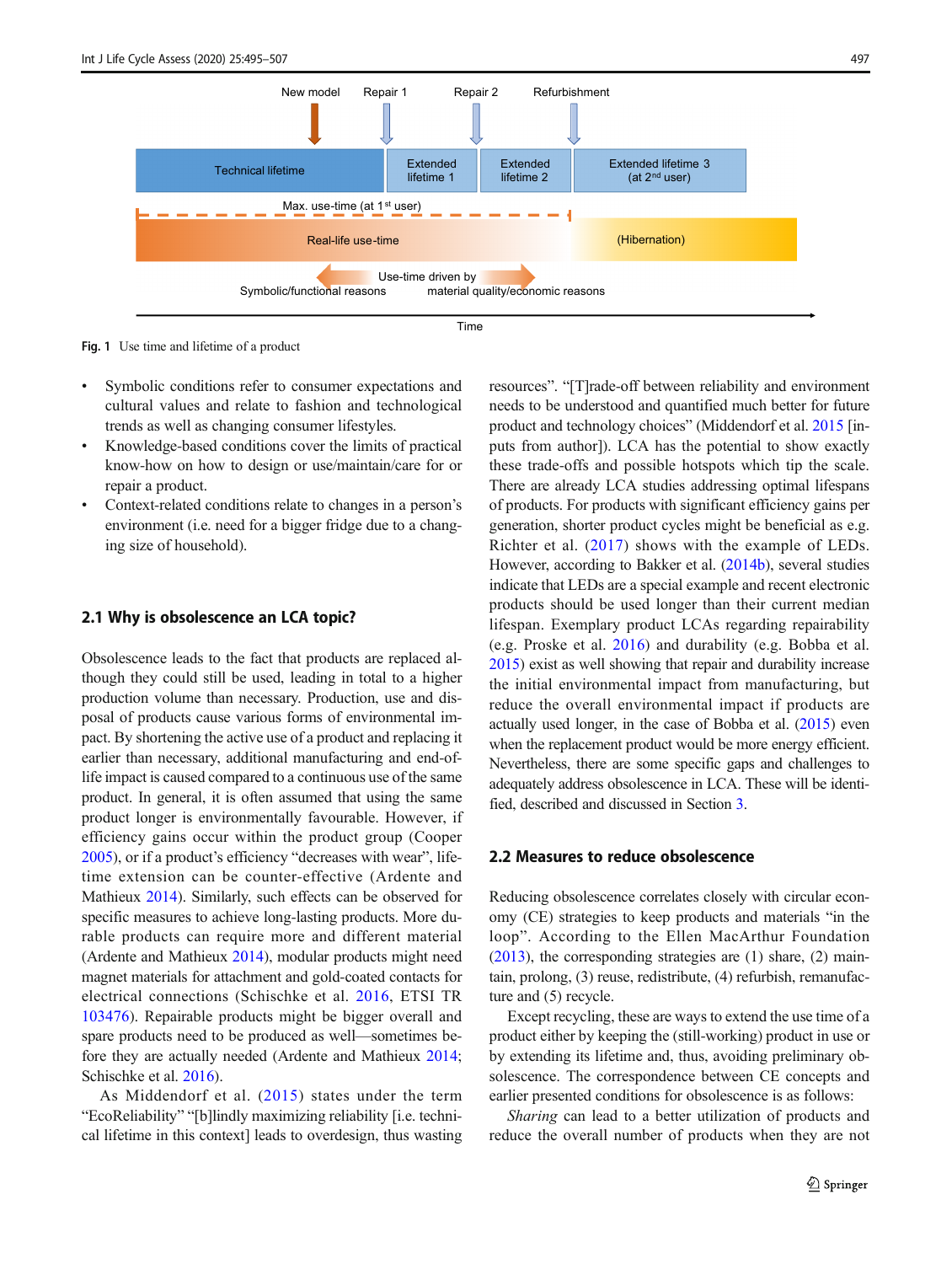| Strategy                                                                  | Impact on use $(-time)$                                                                                                                                                                      | Impact on design                                                                                                                                                           |
|---------------------------------------------------------------------------|----------------------------------------------------------------------------------------------------------------------------------------------------------------------------------------------|----------------------------------------------------------------------------------------------------------------------------------------------------------------------------|
| Durability in context of<br>longevity                                     | + Longer technical lifetime<br>- Use time might not be limited by technical lifetime                                                                                                         | - Might lead to lower energy efficiency<br>- Might need more material                                                                                                      |
| Durability in context of<br>resilience against accidents<br>and harsh use | + reduces wear and breakage<br>- Only relevant in case of accidents, how it effects the<br>statistical use time across the market depends on rate<br>of accidents                            | - Might lead to lower energy efficiency<br>- Might need more material<br>- Might hinder repair (Ardente and Mathieux 2014)                                                 |
| Repairability                                                             | + Can extend technical lifetime<br>- Users often do not consider repair (Jaeger-Erben and<br>Hipp 2018                                                                                       | - Might need more material<br>- Might reduce resilience                                                                                                                    |
| Upgradability, adaptability                                               | + Increases "functional durability" (Makov et al. 2019)<br>- Easy and cost-effective upgrades could even acceler-<br>ate technical updates (Hankammer et al. 2017;<br>Schischke et al. 2016) | - Might need more material<br>- Might need additional valuable materials for contacts and<br>maybe magnetic materials for attachment of modules<br>(Schischke et al. 2016) |

<span id="page-3-0"></span>Table 1 Exemplary list of how "anti-obsolescence" measures impact the use time and the technical design

+ positive impact on use time, potential to prolong use; – negative or no impact on use time

individually owned, but it does not necessarily prolong their use time. However, the purchase decisions and relevant product characteristics are different for products, which are shared instead of used individually. The focus is likely to be more on the delivered service than on the product itself, which gives more priority to repairability and longevity in the decision. Furthermore, aesthetics are likely to be less relevant, reducing the risk of becoming obsolete due to falling out of style. Thus, obsolescence is indirectly addressed.

Maintenance including repair keeps products in use, reducing qualitative obsolescence as on-going maintenance can reduce breakages beforehand. However, qualitative obsolescence (short technical lifetime, fast wear and tear) can be a problem when maintenance and repair is not possible due to the product design (e.g. housings are glued and cannot be opened without destruction) or missing spare parts. Economic conditions can reduce the likelihood of repair when spare parts or maintenance/repair service is too expensive in comparison to new products or (an assumed) residual value.

Reuse and redistribution are, in the context of obsolescence, both connected to products, which are still working but not used by the original owner. This can be caused by functional, contextual and/or symbolic conditions. When the requirements from the original user have changed so that the product is no longer adequate, reuse by users with different functional requirements is a way forward. However, the residual value of the device and profit from resale can also be seen as a stimulus towards a new device. Thus, reuse and redistribution cure the heaviest symptoms of obsolescence but do not change the "mindset" towards a circular economy, if the desire for new products continues to be fuelled.

Refurbishment and remanufacturing are ways to redistribute used products by enhancing the functionality and/or residual value of the device, thereby reducing the effects of functional, qualitative and symbolic obsolescence.

If these usage-focussed strategies are "translated" into product design strategies, they lead to the design criteria for long-lasting products according to Van Nes and Cramer [\(2005\)](#page-12-0) and Bakker et al.  $(2014a)$  $(2014a)$ : Design for (1) reliability and robustness/durability, (2) repair and maintenance, (3) standardization and compatibility, (4) upgradability, (5) variability and (6) product attachment, which are necessary for longevity in general, but can also enhance reuse and refurbishment.

Obsolescence is closely linked, but not solely defined by, the product design. Table 1 shows exemplary "anti-obsolescence" measures and how they might increase the use time of the devices or miss the relevant aspect. This is further discussed in Section [3.2.1](#page-5-0).

Business models and other downstream measures around reuse and refurbishment (e.g. so-called gap exploiter models according to Bakker et al. [2014a\)](#page-11-0) are only touched upon in this paper. There is already work focussing on product/service systems (PSS) (e.g. Kjaer et al. [2018](#page-12-0)) or reuse (Cooper and Gutowski [2015](#page-11-0)).

## 3 Approach for considering obsolescence in LCA

Which requirements of LCA methodology need to be revised or need special attention in order to consider obsolescence in LCA? In fact, the open and foundational requirements of ISO 14040: [2006](#page-12-0) and ISO14044: [2006](#page-12-0) already allow the analysis of the phenomenon obsolescence—and its environmental effects in product comparisons—very well. However, to do that, certain methodological requirements of LCA need to be specified.

The goal and scope definition sets out the choice for functional units, reference flows, allocation methods and relevant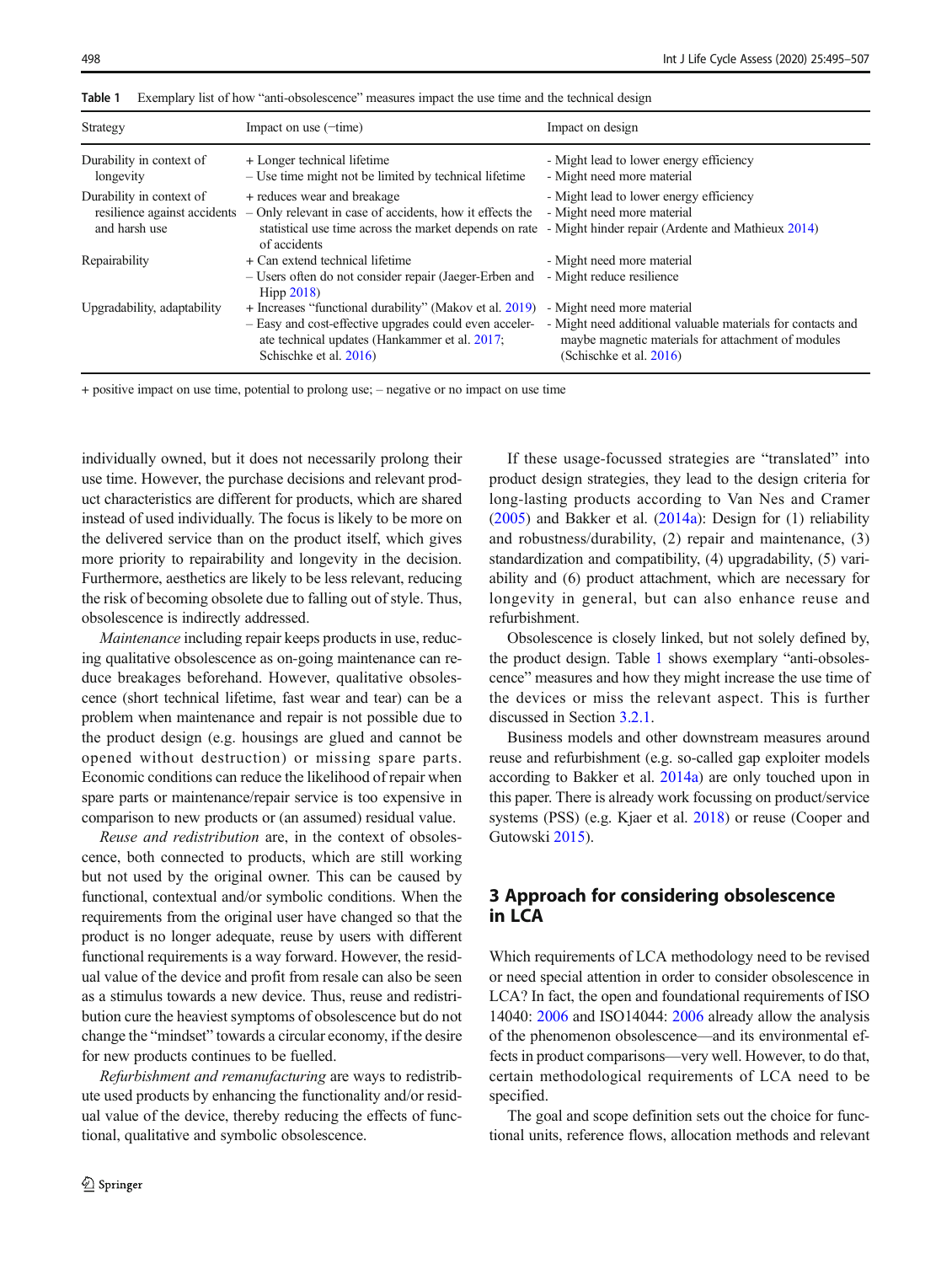data. It is therefore crucial for the overall direction of the LCA study. In order to consider obsolescence in LCA, we will therefore analyse and discuss how the following methodological requirements—defined within the goal and scope phase of an LCA—need to be addressed:

- Goal definition
- Functional unit and reference flow
- System boundaries
- Types and sources of data
- Allocation
- Allocation procedures for reuse and recycling

## 3.1 Goal definition

Gutowski [\(2018\)](#page-11-0) described the problem that a new (technical) solution is often loaded with unrealistic expectations and hopes, which lead to unrealistic comparisons with the conventional solution. Similar risk exists regarding the assessment of durable designs and other "anti-obsolescence" measures. If a repairable product design is used to increase use time, but for the specific product category technical failure is not a prevalent replacement reason and/or the majority of users is already reluctant to repair devices, the calculation will show optimistic potentials e.g. for an environmental- or cost-sensitive user group, but a realistic market view would likely be much lower. Both ways would have their specific merits as long as they are aligned with the goal and reflected in the interpretation.

The goal definition should specify the intended application and audience. Regarding (measures against) obsolescence, this should include answering the following questions:

- What are the target products/product systems?
- Existing products on the market with different "qualities" i.e. durability, resilience?
- Different design alternatives independent from a specific manufacturer?
- Similar products with different business models (e.g. longterm contracts, reuse and upgrade contracts, PSS, etc.)?
- & Who are the target users?
- "Average" use on the market?
- Individual versus collaborative use (e.g. sharing)?
- Individual user types with specific usage (e.g. "environmental conscious user", "techie")?
- What is the target strategy?
- What is the "anti-obsolescence" strategy that should be compared (e.g. durability, reparability)?

Does this link to relevant obsolescence condition for the product under study?

Figure [2](#page-5-0) shows an exemplary goal definition for three selected product examples: smartphones, washing machines and clothes, and the resulting expected types of impact on use time and possible rebound effects to show how these choices can influence the further definitions of functional unit and lifetime, data choices, etc. as it will be discussed in the following sections.

By defining the target product system, the level of comparison can be defined. It makes a difference whether two design strategies (e.g. standard versus repairable) or two products on the market with different product "quality" i.e. durability are compared. Additionally, the main obsolescence conditions depend on the product group, but can vary according to a specific user group.

Example: The majority of smartphones is replaced due to contextual (new service contract) and functional/symbolic (new features in new devices) conditions. Technical failure plays a minor role in overall replacement reasons and are than more often associated with poor battery performance (e.g. Wieser et al. [2015](#page-12-0)). With regard to Fig. [2](#page-5-0), a repairable device can reduce the impact of accidents, but will not significantly increase the statistical use time across the market. Focussing on a specific user group (e.g. users with a higher accident risk or environmentally conscious users who are more likely to conduct repairs in case of damage) can change the focus of the study, and it is therefore necessary to define the target users and target strategy. An anti-obsolescence measure such as upgradability could influence the functional unit as it might not only be necessary to have "a working smartphone to make calls, internet functionality, take photos, etc.", but to extend the functional unit to "comparable with current technology features and performance parameters". To define the target product is necessary as it impacts the choice of data types (as described in Section [3.4\)](#page-8-0) when e.g. existing smartphones on the market from specific brands are compared or two fictional designs.

#### 3.2 Functional unit and reference flow

Defining a meaningful functional unit for the product system in question and assigning a correct reference flow is crucial for every LCA study, particularly when the goal is to use the results for comparisons.

In current product carbon footprints or PCRs, the functional unit is in many instances set to "the use of one product over a specific time" (Andrae and Vaija [2017](#page-11-0)) so reference flow and functional unit are mixed. Although this is not exactly defining the performance, it might be sufficient for noncomparative product LCAs and when very similar products are compared for an average usage. To analyse products which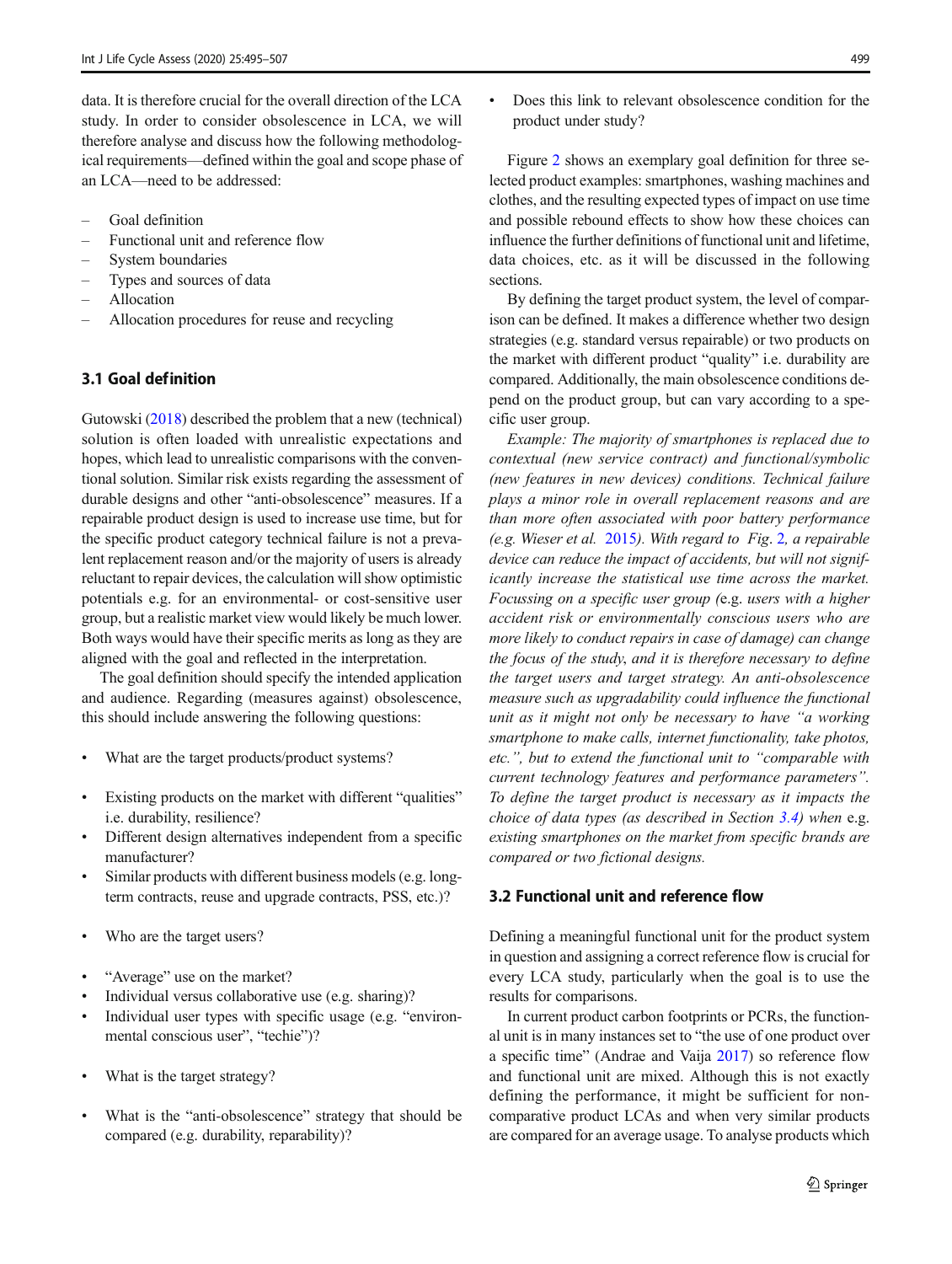<span id="page-5-0"></span>

|                 |  |                                                           | <b>Target strategy</b> | Target products and users    | <b>Expected impact on use-time</b>   | Possible rebounds            |
|-----------------|--|-----------------------------------------------------------|------------------------|------------------------------|--------------------------------------|------------------------------|
|                 |  |                                                           | Upgradability          | "Standard" design versus     | Use-time is increased by ensuring    | Replacement of               |
|                 |  |                                                           |                        | upgradeable design           | "functional durability"              | performance-related parts    |
| Smartphone      |  | Mainly symbolic and functional<br>obsolescence conditions |                        | Technology interested user   |                                      | might be accelerated for the |
|                 |  |                                                           |                        |                              |                                      | upgradable product - might   |
|                 |  |                                                           |                        |                              |                                      | need to be addressed via     |
|                 |  |                                                           |                        |                              |                                      | scenario                     |
|                 |  |                                                           | Resilience             | "Standard" smartphone        | Less damages due to accidents        |                              |
|                 |  |                                                           |                        | versus ruggedized device     | across the market, but average       |                              |
|                 |  |                                                           |                        | "Average" user               | use-time is only slightly increased  |                              |
|                 |  |                                                           |                        |                              | due to low accident rate             |                              |
|                 |  |                                                           | Resilience             | "Standard" smartphone        | Lifetime is significantly improved   |                              |
|                 |  |                                                           |                        | versus ruggedized device     | for the chosen user group            |                              |
|                 |  |                                                           |                        | "Outdoor" user               |                                      |                              |
|                 |  |                                                           | Durability,            | Existing versus improved     | Use-time increases through longer    |                              |
|                 |  |                                                           | repairability          | design                       | lifetime, effect not 100% as not all |                              |
|                 |  | economic                                                  |                        | "Average" household with x   | users utilise the product's lifetime |                              |
| Washing machine |  | obsolescence conditions<br>Mainly qualitative and         |                        | people                       |                                      |                              |
|                 |  |                                                           | Repairability          | Brand-product versus no-     | Lifetime extension for both          |                              |
|                 |  |                                                           |                        | name product                 | products through repair, but rate of |                              |
|                 |  |                                                           |                        | "Average" household with x   | repair is higher for brand-named     |                              |
|                 |  |                                                           |                        | people                       | product as availability of spare     |                              |
|                 |  |                                                           |                        |                              | parts is guaranteed and the          |                              |
|                 |  |                                                           |                        |                              | relative repair price (compared to   |                              |
|                 |  |                                                           |                        |                              | the purchase price) is much lower    |                              |
| Clothes         |  | Qualitative, symbolic and<br>contextual reasons           | Size and fit           | "Standard" versus adjustable | No significant use-time increase     |                              |
|                 |  |                                                           | adjustable             | design                       | as fashion is more important         |                              |
|                 |  |                                                           | design                 | Clothes for teenagers and    | replacement reason                   |                              |
|                 |  |                                                           |                        | young adults                 |                                      |                              |
|                 |  |                                                           | Size and fit           | "Standard" versus adjustable | Use-time increased as fit is         |                              |
|                 |  |                                                           | adjustable             | design                       | ensured over a longer period of      |                              |
|                 |  |                                                           | design                 | <b>Clothes for kids</b>      | time                                 |                              |
|                 |  |                                                           |                        |                              |                                      |                              |

Fig. 2 Exemplary and fictional comparison for three product groups with different anti-obsolescence strategies

differentiate exactly in the reference flow assigned to fulfil a similar performance, this approach does not work. It has to be defined what a useful functional unit has to take into account regarding the above-named strategies against obsolescence (see Section [2.2\)](#page-2-0).

One critical aspect regarding the functional unit in the context of obsolescence is to assign a correct reference flow and thereby deal with the uncertainties in product use scenarios and use time (Cooper [2003](#page-11-0); Reap et al. [2008](#page-12-0)). So, in the context of obsolescence, the relevant anti-obsolescence strategies resulting in an i.e. repairable design should not be seen as an "essential" feature which would make comparability impossible even with system expansion (ISO/TR 14049: [2012](#page-12-0)), but as a factor that can influence the use time and thereby the reference flow assigned to the functional unit.

In the following, three aspects are discussed that are relevant for the definition of the functional unit and the reference flow: use time versus lifetime (Section 3.2.1), resilience (Section [3.2.2\)](#page-7-0) and the impact of use patterns and frequency of use (Section [3.2.3\)](#page-7-0).

#### 3.2.1 Defining the reference flow: use time or lifetime?

Besides defining a useful functional unit, the reference flow is crucial in the context of obsolescence: How many products are needed to fulfil a functional unit over 3 years: 3, 2 or only 1—and how does that vary between my compared systems?

In many assessments and guidelines (and even obsolescence discussions), use time and lifetime are either seen as the same aspect or it is just assumed that products are used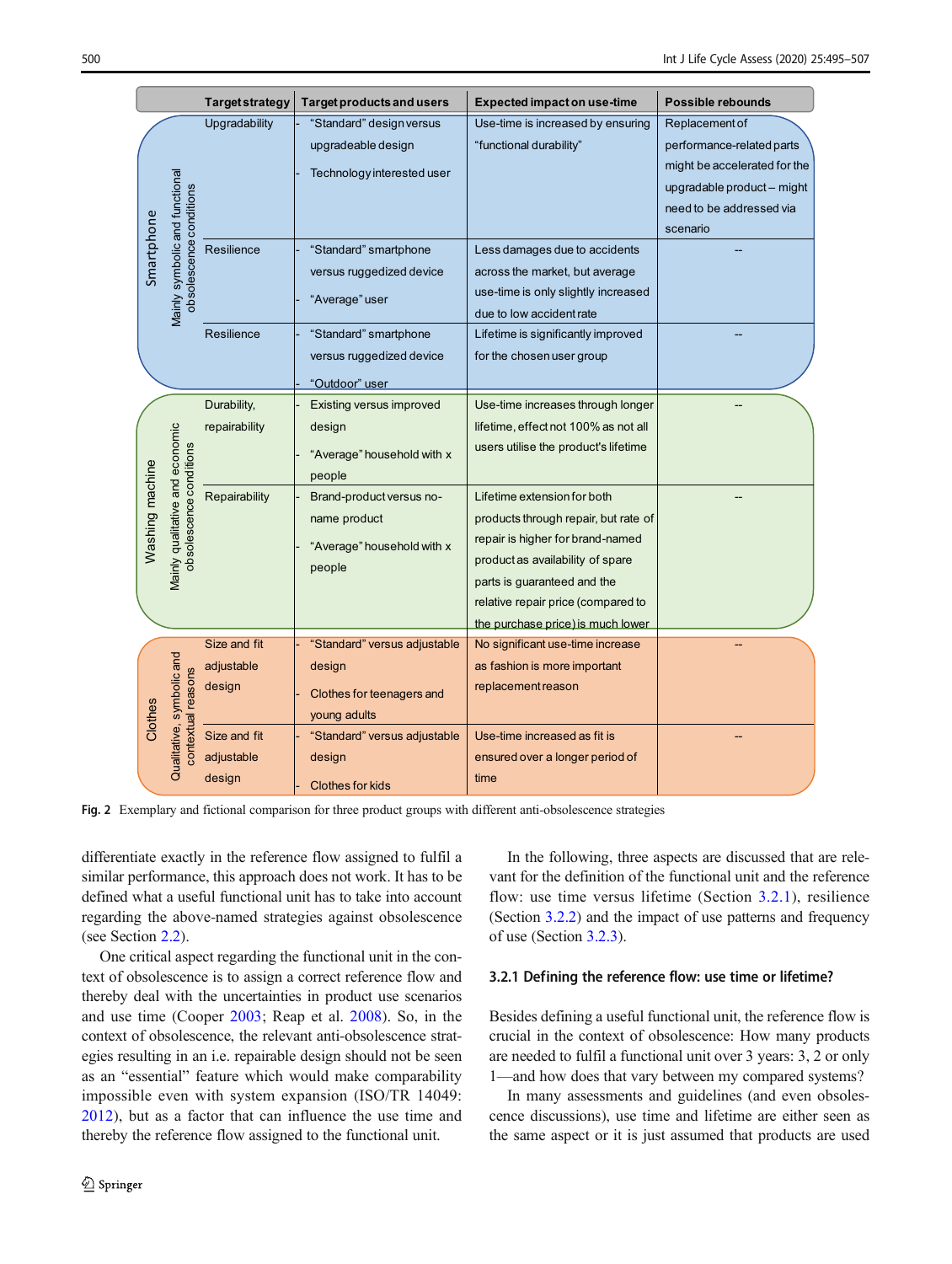until the end of their technical lifetime. However, this is not the case for many product groups which are replaced well before a technical failure (Jaeger-Erben and Hipp [2018](#page-12-0); Prakash et al. [2016](#page-12-0); Wieser et al. [2015\)](#page-12-0). Günther and Langowski ([1997](#page-11-0)) point out that "(1) consumer habits can influence lifetime, (2) the product lifetime is subject to nonsystematic variations".

In the context of obsolescence, it is therefore necessary to assess the aspects which define the use time of the product systems under study and the relevant obsolescence conditions. These can be internal aspects such as product durability, technological progress and innovation cycles and external factors such as the duration of service contracts for smartphones or just "learned" replacement cycles, routines and habits (Polizzi di Sorrentino et al. [2016\)](#page-12-0).

The resulting use time can be either equal to the lifetime or shorter. Both cases are described in the following.

Use time = lifetime If the use time is mainly determined by the technical lifetime, the latter can be used to define the reference flow. When comparing product systems, the focus would then also be on aspects and measures which increase or extend the technical lifetime: the easiest case would be when one product is more durable (based on a specific use pattern) than the other which can be proven by e.g. lifetime tests. However, there are still technical difficulties relating to how to plan and test product lifetime, but those are outside of the methodological considerations of LCA.

Other ways to extend the lifetime are by enabling or simplifying repair e.g. allowing repairs without the need for special tools or trained staff and/or reducing the risk of further damage when conducting a repair. The extended lifetime can then be used to determine the reference flow including spare parts. However, in that case, it should be reflected if repair is likely to happen depending on the product and user group. Similar to products being replaced while still working, surveys show that repair is often not considered as the assumed remaining life is too short and repair is assumed to be too expansive, but also because they are used as an excuse to buy "something new" (Jaeger-Erben and Hipp [2018\)](#page-12-0). In such case, a repairable design would lead only to a marginal increase of the average use time.

According to Bakker et al. [\(2014a\)](#page-11-0), enabling do-it-yourself repair is more effective to make repair happen and to extend the lifetime than the general availability of professional repair. So how the repairable design is implemented and if spare parts are easily available for consumers are also relevant aspects when assessing the actual lifetime extension potential across the market.

Use time < lifetime For many product groups, the technical lifetime is seldom exhausted, and many products are replaced long before. This relates not only to the often-named examples of "up-to-date products" such as smartphones, but can be also seen for so-called workhorses like washing machines and coolers (Wieser et al. [2015](#page-12-0); Jaeger-Erben and Hipp [2018;](#page-12-0) Prakash et al. [2016;](#page-12-0) Cox et al. [2013](#page-11-0)). Additionally, studies show that product use time varies significantly between regions and countries (Thiebaud-Müller et al. [2018](#page-12-0)), indicating that the technical lifetime is not the single reference to assume the active use time of a device. Durability as an antiobsolescence measure would lead in these cases not to a longer use but to a potential unnecessary input of resources.

Therefore, it is necessary to analyse the specific obsolescence conditions for the products under study. For ICT products, for instance, functionality-related aspects and technological progress often lead to product replacement as new products have improved functions and additional features. Upgradable and expandable product designs are for such cases a more focussed measure to prolong use time than durability and repairability (Proske and Jaeger-Erben [2019\)](#page-12-0). To define the reference flow for such products, periods for product upgrades and product cycles need to be defined and possible rebound effects through e.g. faster replacement of modules compared to whole products or "over-stocking" with addons (Proske and Jaeger-Erben [2019](#page-12-0); Schischke et al. [2016](#page-12-0)) should be considered (and possibly addressed via scenarios). "Service life prediction", meaning the "general process of estimating material and system maintenance, repair, and replacement" over the lifetime—as it is common in building LCAs (Grant et al. [2014](#page-11-0))—would be also helpful to define the service life of such repairable and/or upgradable products.

Symbolic reasons, trends and changing user behaviour over time are further reasons for premature product replacement, which additionally vary significantly across user types, age and regions. The difficulty these cases have in common is that reduced use time due to these effects is far more difficult to measure compared to a technical lifetime. So it is likely that rough assumptions have to be made to determine a realistic use time and thereby the reference flow. Taking into account behavioural science—as suggested by Polizzi di Sorrentino et al. ([2016](#page-12-0))—would be helpful.

If defining how many users would actually make use of increased durability is difficult, an additional strategy would be to calculate the "additional burden" for the changed design and, based on this, how many users have to make use of that ability to make it pay off from an environmental standpoint. An upgradable design makes that aspect even more difficult as it requires a definition how many upgrades will be used, linking to the so-called service life prediction (Grant et al. [2014\)](#page-11-0).

To increase the informative value and significance of the analysis, it would be useful to work with different scenarios here, e.g. how would an optimal/intended use time look like compared to an "average" or even "fast-paced" usage. Where would the break-even point be in terms of use time for the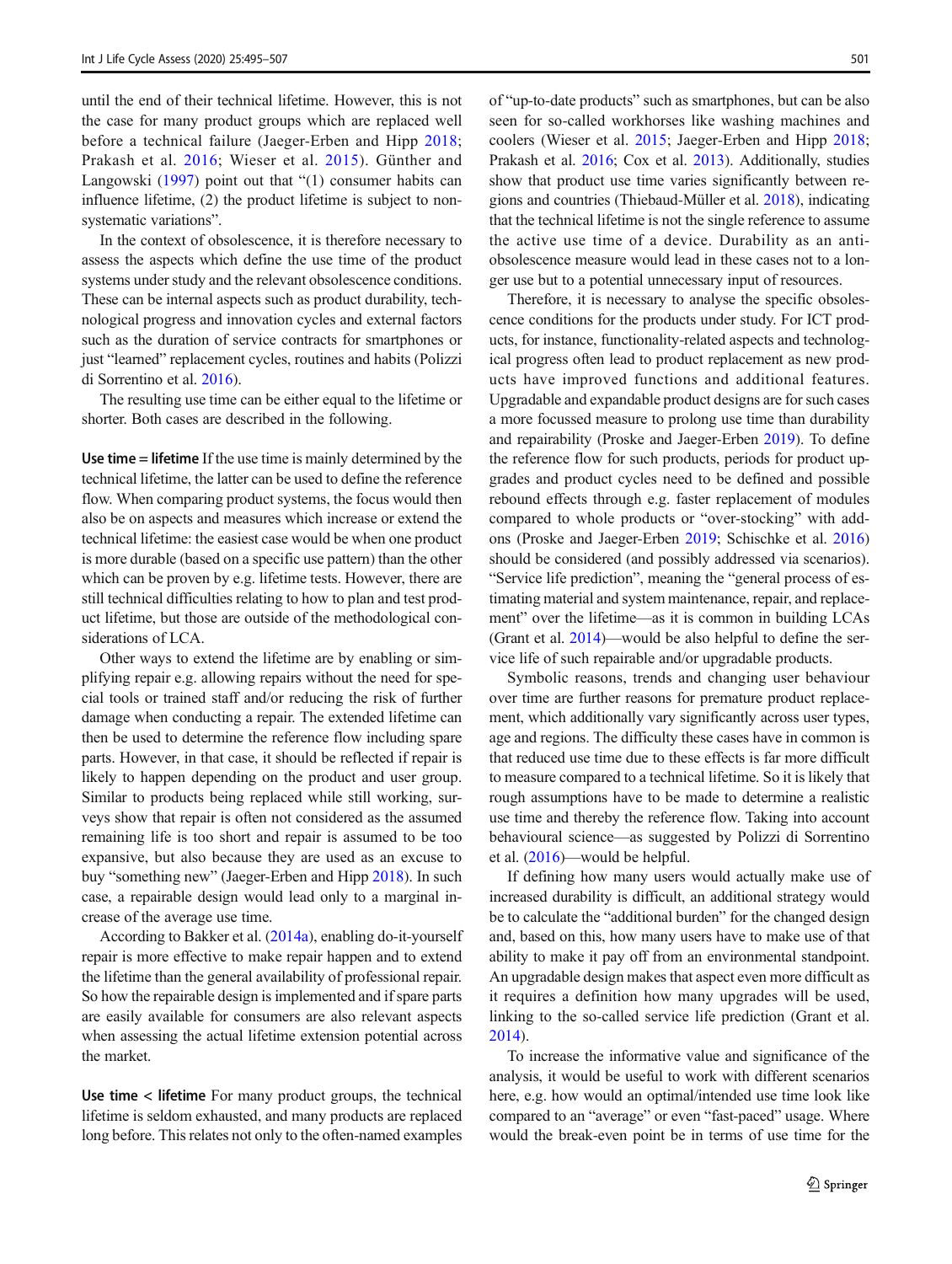<span id="page-7-0"></span>material investment of the new product design, in order to pay off in environmental terms or even lead to a negative effect due to accelerated upgrades.

Example: For smartphones as "lifestyle" products, replacement reasons are connected to functional (fast technology development), symbolic (appreciation of newness) and contextual (duration of service contracts) conditions. They are rarely used until the end of their technical lifetime (Wieser et al. [2015](#page-12-0); Jaeger-Erben and Hipp [2018](#page-12-0)). Therefore, use time is far more relevant to define the reference flow.

Washing machines, on the other hand, are "workhorses" (Cox et al. [2013](#page-11-0)) and are more often used until broken; nevertheless, contextual obsolescence plays an important role (e.g. moving to a new apartment) (Jaeger-Erben and Hipp [2018](#page-12-0)). Thereby, technical lifetime is still a good approximation for the realized use time and quality differences regarding the durability lead to actual differences in the use time.

For clothing, major replacement reasons are wear and tear, fit and size, and fashion, varying significantly between user types and types of garments (Laitala [2014](#page-12-0)). Therefore, it has to be decided based on the specific target product and group how the use time should be defined.

So summarizing that, a reasonable use time needs to take into account realistic and device-specific technical lifetimes, common use time and group-specific replacement reasons. Based on this use time, the reference flow can be defined.

According to Cooper [\(2003](#page-11-0)), the reference flow should use only "full products". This would mean to compare two products with 2 versus 3 years of use, there would be two options: for a functional unit of 1 year of performance, either one product each would be used as reference flow or the functional unit would need to be extended to 6 years of performance and 3 versus 2 products as reference flow. The first option would make it impossible to address the aspects of longevity, the latter could redirect the focus towards questions regarding technology progress and the design and efficiency of future product generations (regarding the product as well as the manufacturing). From our point of view, with the focus of comparing the effects of lifetime and obsolescence, scaling a functional unit to 1 year of performance and working with reference flows such as 1/2 or 1/3 of a product can be appropriate if no significant efficiency gains are expected for future product generations. This would also be in line with ETSI ES [203199,](#page-11-0) according to which results should be presented per year of use. This is a helpful and easy-to-understand way to present results when different use-time scenarios are analysed and compared.

## 3.2.2 Durability versus resilience—how to include accidents and harsh use

High quality and longevity are often connected with "durable" devices that can be used in the long-run with only minimal

wear and tear. However—depending on the product durability alone is not sufficient. Resilience, i.e. resistance against harsh use and accidents, can be equally important.

Typically, LCA does not cover accidents and unintended use of a device and focuses on "normal" use. However, in the context of obsolescence and the display of real-life scenarios, excluding accidents and harsh use per se can take a too-narrow view.

Example: Dropping and/or scratching of mobile products happens quite frequently during intended use although, of course, the dropping itself is not intended. Under lifetime aspects to reduce obsolescence, resilience against such (frequent) accidents should be taken into account when defining a functional unit. This does not include all forms of incorrect use, and careful consideration is necessary to estimate and define which accidents lead to "acceptable" damages. Thereby, the view differs according to products but also between stakeholders. Manufacturers—for understandable reasons—exclude all forms of unintended use from warranty. For users, though, although they might accept the warranty exclusions, not all kinds of damages are "acceptable". As most stakeholders "accept" that dropping a notebook on the floor leads to a broken display, a broken display due to a single drop is "not acceptable" for many smartphone users, whereas it is seen as unintended use by manufacturers.

Thereby, resilience can also relate to technical measures to avoid unintended use in the first place.

Example: There are washing machines which can detect overload and warn the user to avoid premature wear and bearing failure. So, although the device is technically not more robust, it is still likely to experience less unintended use.

So if resilience is relevant for the analysed product group and there are technical differences in the resilience between the analysed products, these should be reflected in the functional unit either directly or via additional scenarios in connection to the goal of the study. This could be checked e.g. by using failure statistics of how many products break through unintended use/ accidents and if this leads to environmentally significant reduction of the use time, similar to the approach suggested by Frischknecht et al. ([2007\)](#page-11-0) for capital goods.

#### 3.2.3 Use pattern and frequency of use

When looking at the lifetime of products in the context of the functional unit, three main different "ageing" models can be defined:

- [1] Lifetime depends on time (e.g. a fence).
- [2] Lifetime depends on the number of use cycles (e.g. hinge of the fence door).
- [3] Lifetime depends on use intensity (number of use cycles within a certain time) (e.g. electronics of the automatically operated fence door).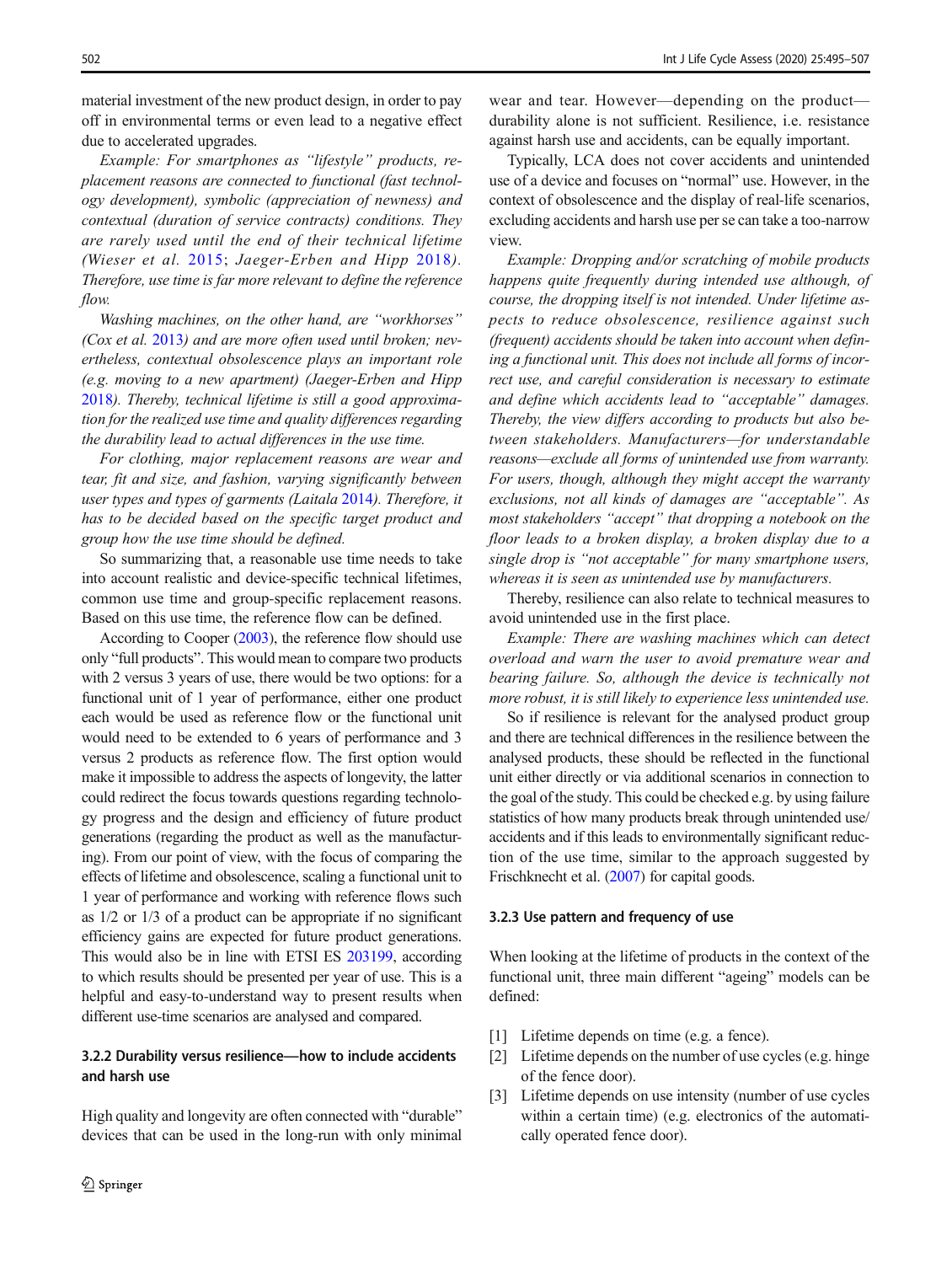<span id="page-8-0"></span>So, the functional unit should take into account which "lifetime model" is prevalent to properly reflect the main lifetime limiting factor for the analysed product:

- [1] FU should focus on duration of delivered function (e.g. function is provided for 2 years).
- [2] FU defines the number of delivered use cycles.
- [3] FU defines the specific use pattern (e.g. professional versus private use, single use versus shared product) needs to be defined.

Example: Clothes refer to the age model [2] as the lifetime depends mainly on the number of wearing and washing cycles, but often, a functional unit per time is applied (Laitala et al. [2017](#page-12-0)). Thereby, the number of washing cycles impacts the wear out of clothes at least as much as wearing those (McLaren et al. [2015](#page-12-0)). In the context of obsolescence, changing the fibre of the garment to increase durability might also require changes in the use phase, as e.g. wool garments are worn twice as long as cotton garments before washing (Laitala et al. [2017](#page-12-0)), adding an additional lifetime aspect. A smartphone on the other hand is used more or less continuously; the functional unit can therefore realistically refer to the duration of use [age model 1].

In real life, lifetime always depends on all three aspects, and the predominant aspect is for most products the dependence on provided use cycles. The functional unit is therefore often defined as a number of provided use cycles. However, in specific cases, a heavy use might lead to increases in wear [3], so that the use pattern becomes important.

Example: Special cases can also be battery-powered devices with rare use such as e-book readers and cameras. Besides the ageing with time, deep discharge of the batteries in no-use phases can harm the battery permanently and decrease the lifetime of the device significantly when batteries are not changeable (Clemm et al. [2018](#page-11-0)).

Additionally, if we extend that aspect on use time as discussed above, the use time might also depend on the technical progress for new products. So a rare use and a low number of use cycles might not lead to a longer overall use time as the product is replaced for performance reasons. In that context, heavy usage (e.g. through sharing) with a short use time in number of years might still exhaust a device's durability to its full capacity.

Example: For clothes, this could be related to the fact that replacement for style reasons is quite common (Day et al. [2015](#page-11-0)). A low number of garments with resulting high frequency of wearing and washing cycles could lead to the fact they might actually deliver more "service cycles" before being replaced due to being out of style. It therefore affects the overall life cycle impact significantly whether a "one season" use with wearing once a week or once a month is assumed.

Such scenarios should be taken into account when defining the functional unit, pointing out again the necessity to understand the relevant obsolescence conditions for the product system under study.

#### 3.3 System boundaries

Setting relevant system boundaries covering all relevant processes is necessary and must be equivalent for the compared alternatives.

In the context of anti-obsolescence measures such as repairable, upgradable or otherwise changeable product designs, a service-life prediction is necessary to define the number of spare parts and upgrade modules, which will be needed throughout the use time of the product. Thereby, not only the necessary repair and (re)distribution processes should be covered by the system boundaries. For products with a short time in market per product model, it also needs to be taken into account that these service parts might be pre-produced without knowing the specific number of needed service parts often leading to overproduction (Ostertag [2008\)](#page-12-0). How to address that specifically depends on the product group, legal conditions and the goal and scope definition. If there are legal requirements on e.g. the availability of spare parts, similar assumptions can be made for the compared product systems. However, if no legal requirements apply and longer use time is assigned based on business models with guaranteed availability of spare parts, possible pre-production has to be defined in this context, if it does not fall under the defined cutoff criteria.

System boundaries should also cover additional support systems which are needed to fulfil the functional unit either from technical or from business model perspective—if they differ between the compared alternatives.

Example: LCAs for smartphones only seldom cover the related data transmission processes and the mobile networks as such. In general product comparisons with comparable product use in context of data volumes, this seems reasonable as the network impact does not differ between the products and the effort for the LCA decreases significantly. However, in the context of "always available" networks and high data transfer rates, there are ideas to reduce the need for internal memory—and even computing power—through cloud storage and mobile cloud computing. This could be seen also as an option to reduce obsolescence as the need for newer, better equipped devices might decrease. To reflect that in a fair manner, system boundaries need to cover data transmission as well as external data storage and computing in data centres.

#### 3.4 Types and sources of data

As obtaining primary data is often difficult, a clear definition where manufacturer-specific data is needed and where not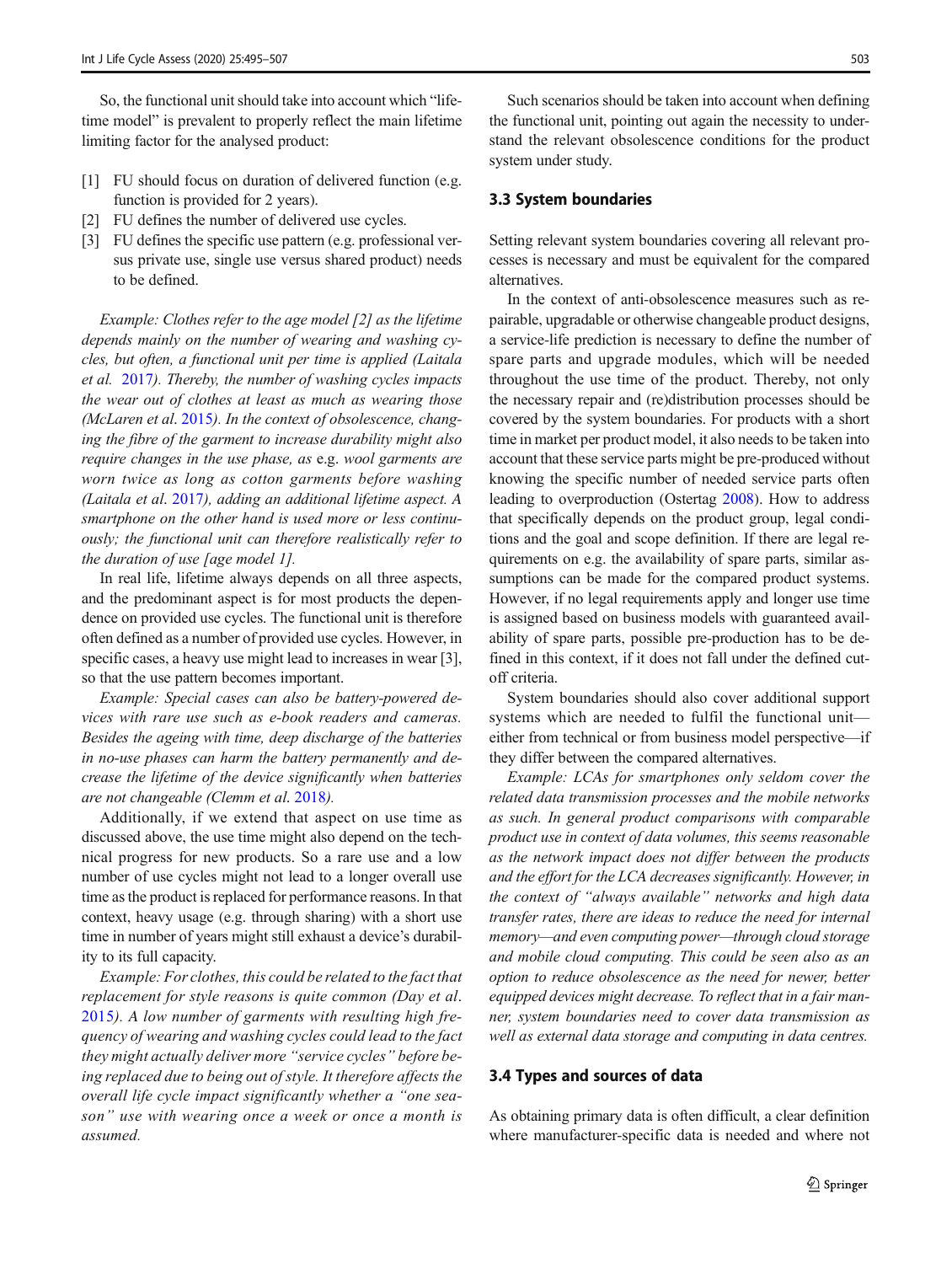helps to reduce the effort. Therefore, defining types and sources of data is already part of the goal and scope definition. Regarding obsolescence, if a more durable design is achieved through a different product design (e.g. different material choice, more material, different construction), this can be reflected with similar assumptions and data sources regarding the manufacturing process. However, depending on the product/part, higher quality can also be achieved through higherquality manufacturing:

- Different e.g. more precise tools with different energy consumption
- Different manufacturing processes for the same resulting part: Thereby, the environmental impact does not need to scale with the increase in the quality (as e.g. shown by Higgs et al. ([2010\)](#page-12-0) for high-purity gases).
- Lower yield by applying strict quality assurance, low tolerance range and more testing. Thereby, changes in the yield can influence the results significantly (Boyd et al. [2010\)](#page-11-0) and, depending on the product group, testing can cause significant amounts of manufacturing energy.
- Additional production steps

Example: Longevity of clothes can be increased by decreasing pilling which not only is impacted by the choice of yarn (quality) but can also be achieved by certain textile finishers as an additional step in manufacturing (Cooper et al. [2017](#page-11-0)).

This correlates with the aspect called "[l]ocal technical uniqueness" by Reap et al. ([2008](#page-12-0)). In these cases, using manufacturer/technology-specific production data and a realistic yield is necessary, but hard to obtain for third parties.

Example: In this context, the product group can make a significant difference. For electric products such as white goods, quality is often achieved through "sturdy" design (metals instead of plastics, material thickness, etc.), so the manufacturing process can be reflected in a fair way based on generic data. For electronics such as smartphones on the other hand, strict control of manufacturing parameters (e.g. clean room classes) is necessary to ensure reliable electronic components (Bajenescu and Bazu [2012](#page-11-0)), resulting in the need for company- or process-specific data.

For other aspects, though, using local technical data can be misleading. In the context of PEF, the location of manufacturing can influence the overall impact more strongly than the efficiency of the production if national electricity mixes are used (Lehmann et al. [2016\)](#page-12-0). This does also relate to questions of obsolescence. If existing product designs and qualities should be compared regarding their ability to reduce the environmental impact through obsolescence, similar assumptions regarding place of location and electricity mixes should be made, if they cannot be argued with global portioning of the market.

Example: If two different product designs—repairable and not repairable—are manufactured by SMEs in Poland and France (to stick to the example of Lehmann et al. [2016](#page-12-0)), the same grid mix should be used to assess the product design. On the other hand, if a long-life washing machine with predictive maintenance is manufactured in China where the predictive maintenance is achieved through more electronic parts (e.g. WiFi ability, bigger display with touch functionality) compared to a repairable design developed in Europe, using different grid mixes can be argued by the accumulated electronics manufacturing in Asia.

#### 3.5 Allocation

In the context of obsolescence, a specific allocation problem can be discussed related to quality tests of products and rejections which might be sold as manufacturing seconds with lower quality standards. In many cases, failing a quality test at the end of production results in discard or reworking of the product. However, such rejected products are also brought to market as B-grade products, i.e. products with an assigned lower quality and/or lifetime class. From an environmental perspective, using a less-qualitative component instead of disposing it right after production can be positive and negative positive, because the impacts of production are not "useless"; the yield of the production process increases; negative, if a less qualitative component leads to the production of final products with a lower lifetime, hence increasing the problem of obsolescence.

Example: Many brands sell clothes with small mistakes such as weaving faults and colour deviations as B-grade products instead of discarding them. In the context of lifetime, this could relate to batches with lower yarn quality resulting in quicker pilling (Claxton et al. [2017](#page-11-0)).

Regarding allocation, the question is how emissions from such a production process are assigned: physical units such as mass and volume might be very similar for A- and B-grade products and therefore cannot lead to a sensible distinction. The price of the component can be a meaningful indicator to "summarize[s] complex attributes of product or service quality" (Ardente and Cellura [2011\)](#page-11-0) and thereby the preferable allocation method.

#### 3.6 Allocation procedures for reuse and recycling

"Anti-obsolescence" strategies such as modular structure for enabling repairability can also lead to better recyclability in theory e.g. through better disassembly. In real life, though, the recycling rate might not increase as e.g. there are not enough products on the market for recyclers to change their procedures or there is no business case. Hence, for LCA, real-life recycling options should be considered; other options can be addressed via scenarios.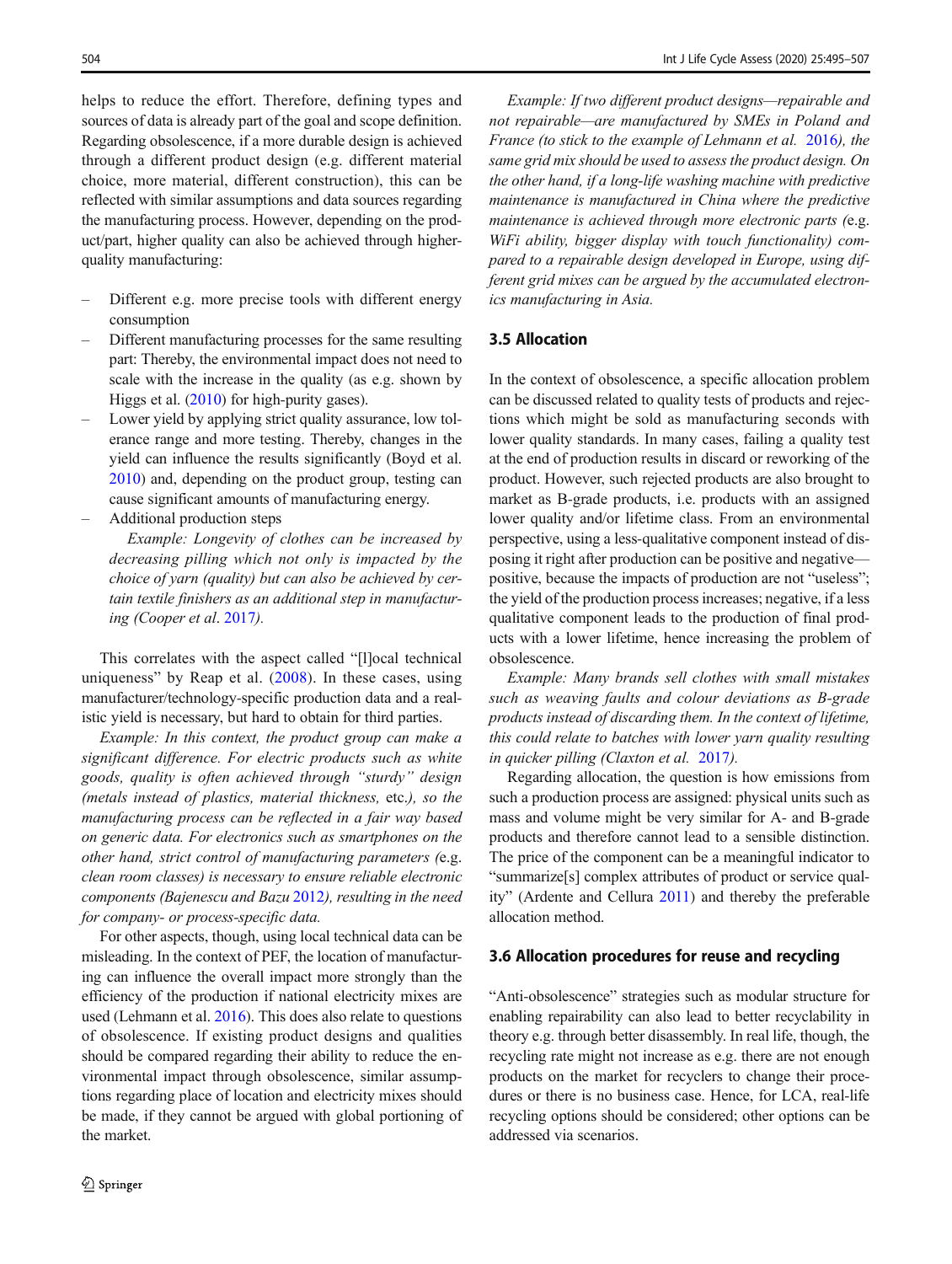<span id="page-10-0"></span>

Fig. 3 Summarizing key question from product perspective

However, by combining the recyclable design with business models and manufacturer strategies (e.g. takeback systems, dedicated contracts with recyclers), the real-life conditions can be changed based on a given product design and should then be reflected in LCA. Similar aspects apply to reuse: potential reuse is difficult to address without a market. If a manufacturer offers and cares for a reuse market itself or uses e.g. products from a takeback system as spare parts, this can and should be reflected.

Example: For washing machines which enter a regular recycling stream quite often (Jaeger-Erben and Hipp [2018](#page-12-0)), a recyclable can "pay off" more or less directly. Smartphones, in comparison, are stored at home after use or discarded with general household waste a lot more often (Manhart et al. [2016](#page-12-0); Jaeger-Erben and Hipp [2018](#page-12-0)) due to the size of the product; a recyclable design does not become effective directly. Supporting the collection of devices by product deposits and incentives when buying new products as done by some manufacturers does increase the number of products which are actually used for spare parts harvesting and to enter a correct recycling stream.

For both reuse and recycling, different allocation methods exist and are heavily discussed (among others Allacker et al. [2017;](#page-11-0) Schrijvers et al. [2016](#page-12-0)) and tested on product examples (e.g. van der Hart et al. [2016\)](#page-12-0). As Schrijvers et al. [\(2016\)](#page-12-0) point out, a "one-formula-fits-all" approach is very difficult, and the allocation method should always take into account the goal and scope.

In general, with more recycling/reuse credits assigned to the product's current life cycle (compared to preceding or following life cycles), the relative impact of manufacturing decreases, making use-time extension and thereby the general problem of obsolescence less relevant in the calculation. However, this cannot be connected to a specific formula alone, but depends also on possible downgrades of material, regional recycling rates, etc. (as shown by van der Hart et al. [2016\)](#page-12-0).

## 4 Summary and conclusions

The aim of this paper is to show not only the necessity but also the possibility to evaluate the effects of obsolescence in LCA as obsolescence and product lifetime are important topics. To reflect that, ISO 14040/44 as a baseline methodology can cover all important aspects by goal and scope defined methodological choices as long as the practitioner is aware of the critical requirements. Figure 3 summarizes the main critical aspects as discussed in this paper, but also key questions from a product perspective, which should be raised when addressing obsolescence in LCA.

The aspects discussed here not only are valid for discussions around obsolescence but also cover many aspects concerning the circular economy, PSS and in general product lifetime and "quality". It is shown that to reflect the specific impacts of durability and longer lifetimes, basic lifetime and use pattern assumptions per product group are not helpful. Depending on the specific goals, the scope and specifically the functional unit and its reference flow has to be chosen carefully—finding a balance between showing the potential of using a "durable" product and not overloading the technical design with unrealistic long use times. Sticking to the example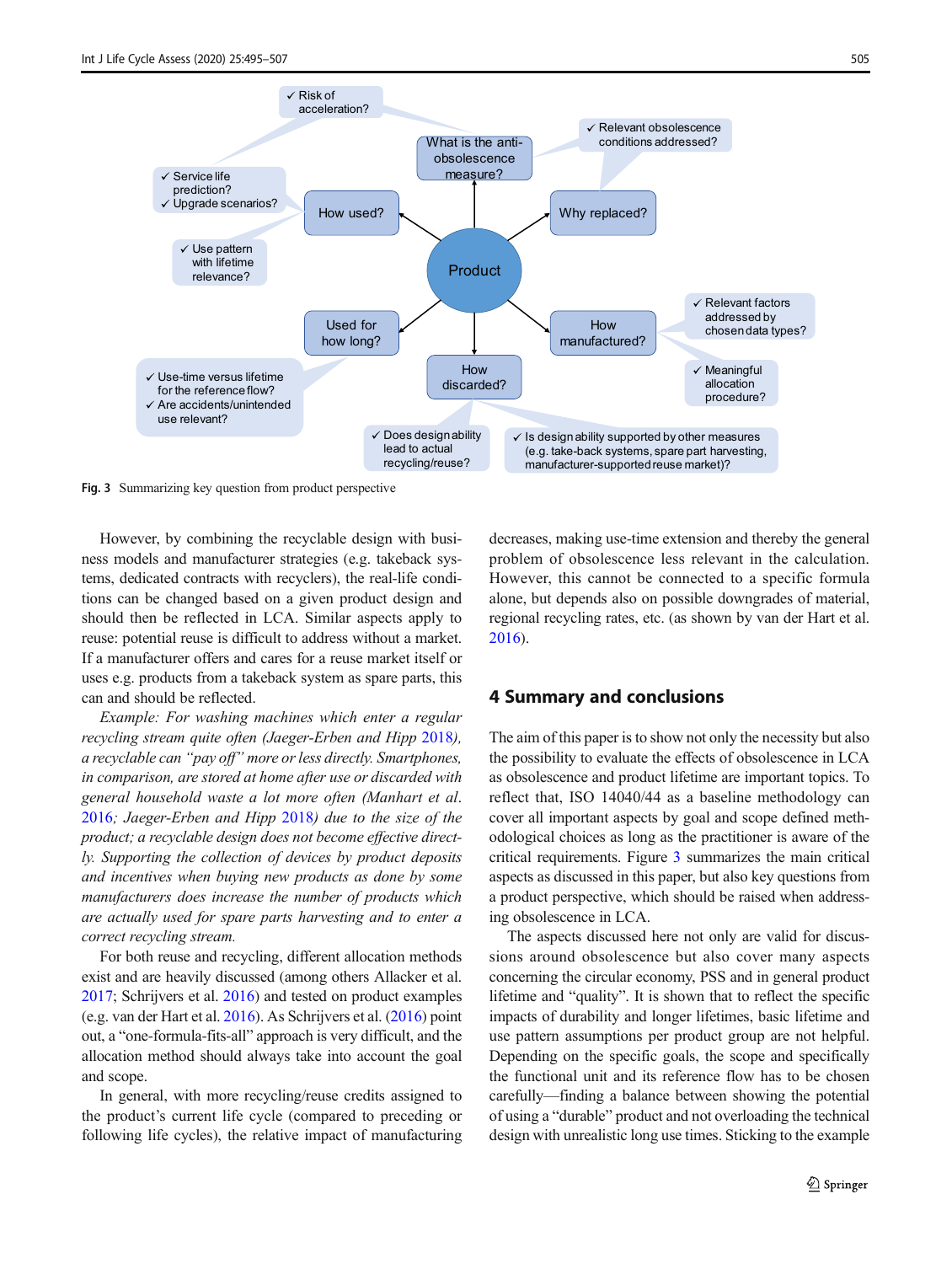<span id="page-11-0"></span>of the smartphone as is often used in this paper, with the current speed of technological progress, a "durable" smartphone without upgrade functionalities will not be used for 10 years even if the technical lifetime would allow for that. However, a more resilient screen might impact the statistical use time significantly.

Special attention should be paid to methodologies and PCRs which focus on comparability across studies. This can be difficult when they limit individual choices. Nevertheless, they can be formulated in a way to address and include the product-specific obsolescence conditions. They even have the potential to analyse the usage specifics of a product group and, building on this, to define specific rules for use-time assumptions.

It is crucial for all these aspects to understand the relevant obsolescence conditions for the product system under study and how these may differ across the market segment or user types. This paper argues for the necessity to analyse the obsolescence conditions, contributes to understanding the critical methodological requirements and shows clear and applicable examples of how obsolescence can be integrated in LCA.

Acknowledgements Marina Proske is a member of the interdisciplinary researcher group "Obsolescence as a challenge for sustainability" (Obsoleszenz als Herausforderung für Nachhaltigkeit—OHA) which is being funded from July 2016 to June 2021 by the German Federal Ministry of Education and Research in the context of the Research for Sustainability programme.

#### Compliance with ethical standards

Conflict of interest The authors declare that they have no conflict of interest.

## References

- Allacker K, Mathieux F, Pennington D, Pant R (2017) The search for an appropriate end-of-life formula for the purpose of the European Commission Environmental Footprint initiative. Int J Life Cycle Assess 22:1441–1458
- Andrae A, Vaija MS (2017) Precision of a streamlined life cycle assessment approach used in eco-rating of mobile phones. Challenges 8(2):21
- Ardente F, Cellura M (2011) Economic allocation in life cycle assessment - the state of the art and discussion of examples. J Ind Ecol 16(3): 387–398
- Ardente F, Mathieux F (2014) Environmental assessment of the durability of energy-using products: method and application. J Clean Prod 74: 62–73
- Bajenescu TI, Bazu MI (2012) Reliability of electronic components: a practical guide to electronic systems manufacturing. Media, Springer Science & Business
- Bakker C, den Hollander M, van Hinte E, Zljlstra I (2014a) Products that last – product design for circular business models. TU Delft
- Bakker C, Wang F, Huisman J, den Hollander M (2014b) Products that go round: exploring product life extension through design. J Clean Prod 69:10–16
- Behrendt S, Göll E (2018) Produkte länger nutzen, Project Evolution2Green – Transformationspfade zu einer Green Economy
- Bertling J, Hiebel M, Pflaum H, Nühlen J (2014) Arten und Entstehungstypen frühzeitiger Produktalterung – Entwicklung eines Obsoleszenz-Portfolios. UmweltMagazin, pp:3–2014
- Bobba S, Ardente F, Mathieux F (2015) Technical support for environmental footprinting, material efficiency in product policy and the European platform on LCA – durability assessment of vacuum cleaners. JRC. <https://doi.org/10.2788/563222>
- Boyd SB, Horvath A, Dornfeld DA (2010) Life-cycle assessment of computational logic produced from 1995 through 2010. Environ Res Lett 5:1
- Claxton S, Cooper T, Goworek H, Hill H, McLaren A, Oxborrow L (2017) Pilling in knitwear: a clothing longevity problem beyond design. In: Product lifetimes and the environment. conference proceedings, 8–10 November, Delft, NL, [https://doi.org/10.3233/978-](https://doi.org/10.3233/978-1-61499-820-4-89) [1-61499-820-4-89](https://doi.org/10.3233/978-1-61499-820-4-89)
- Clemm C, Winzer J, Dethlefs N, Proske M, Hofmann F, Reichgardt L, Lang K-D (2018) Stärkere Verankerung der Ressourceneffizienz und Abfallvermeidung in produktpolitischen Instrumenten, Umweltbundesamt
- Cooper JS (2003) Specifying functional units and reference flows for comparable alternatives. Int J Life Cycle Assess 8:337
- Cooper T (2005) Slower consumption reflections on product life spans and the "throwaway society". J Ind Ecol 9:1–2
- Cooper DR, Gutowski TG (2015) The environmental impacts of reuse a review. J Ind Ecol 21(1):38–56
- Cooper T, Oxborrow L, Claxton S, Goworek H, Hill H, McLaren A (2017) New product development and testing strategies for clothing longevity: an overview of UK research study. In: Product lifetimes and the environment, conference proceedings, 8–10 November, Delft, <https://doi.org/10.3233/978-1-61499-820-4-94>
- Cox J, Griffith S, Giorgi S, King G (2013) Consumer understanding of product lifetimes. Resour Concerv Recy 79:21–29
- Day C, Beverley K, Lee A (2015) Fast fashion, quality and longevity: a complex relationship. In: Product lifetimes and the environment, conference proceedings. June, Nottingham, pp 17–19
- Ellen MacArthur Foundation (2013) Towards the Circular Economy Economic and business rationale for an accelerated transition, Volume 1
- ETSI ES 203 199 V1.3.1 (2015–02) Environmental engineering (EE); methodology for environmental life cycle assessment (LCA) of Information and Communication Technology (ICT) goods, networks and services
- ETSI TR 103 476 V1.1.2 (2018–02) Environmental engineering (EE); circular economy (CE) in information and communication technology (ICT); definition of approaches, concepts and metrics
- Finkbeiner M (2014) Product environmental footprint—breakthrough or breakdown for policy implementation of life cycle assessment. Int J Life Cycle Assess 19:266–271
- Finkbeiner M, Inaba A, Tan R, Christiansen K, Klüppel H-J (2006) The new international standards for life cycle assessment: ISO 14040 and ISO 14044. Int J Life Cycle Assess 11:80–85
- Frischknecht R, Althaus H-J, Bauer C, Doka G, Heck T, Jungbluth N, Kellenberger D, Nemecek T (2007) The environmental relevance of capital goods in life cycle assessments of products and services. Int J Life Cycle Assess. <https://doi.org/10.1065/lca2007.02.309>
- Grant A, Ries R, Kibert C (2014) Life cycle assessment and service life prediction – a case study of building envelope materials. J Ind Ecol 18(2):187–200
- Günther A, Langowski HC (1997) Life cycle assessment study on resilient floor coverings. Int J Life Cycle Assess 2(2):73–80
- Gutowski TG (2018) A critique of life cycle assessment; where are the people? Procedia CIRP 69:11–15
- Hankammer S, Jiang R, Kleer R, Schymanietz M (2017) Are modular and customizable smartphones the future, or doomed to fail? A case